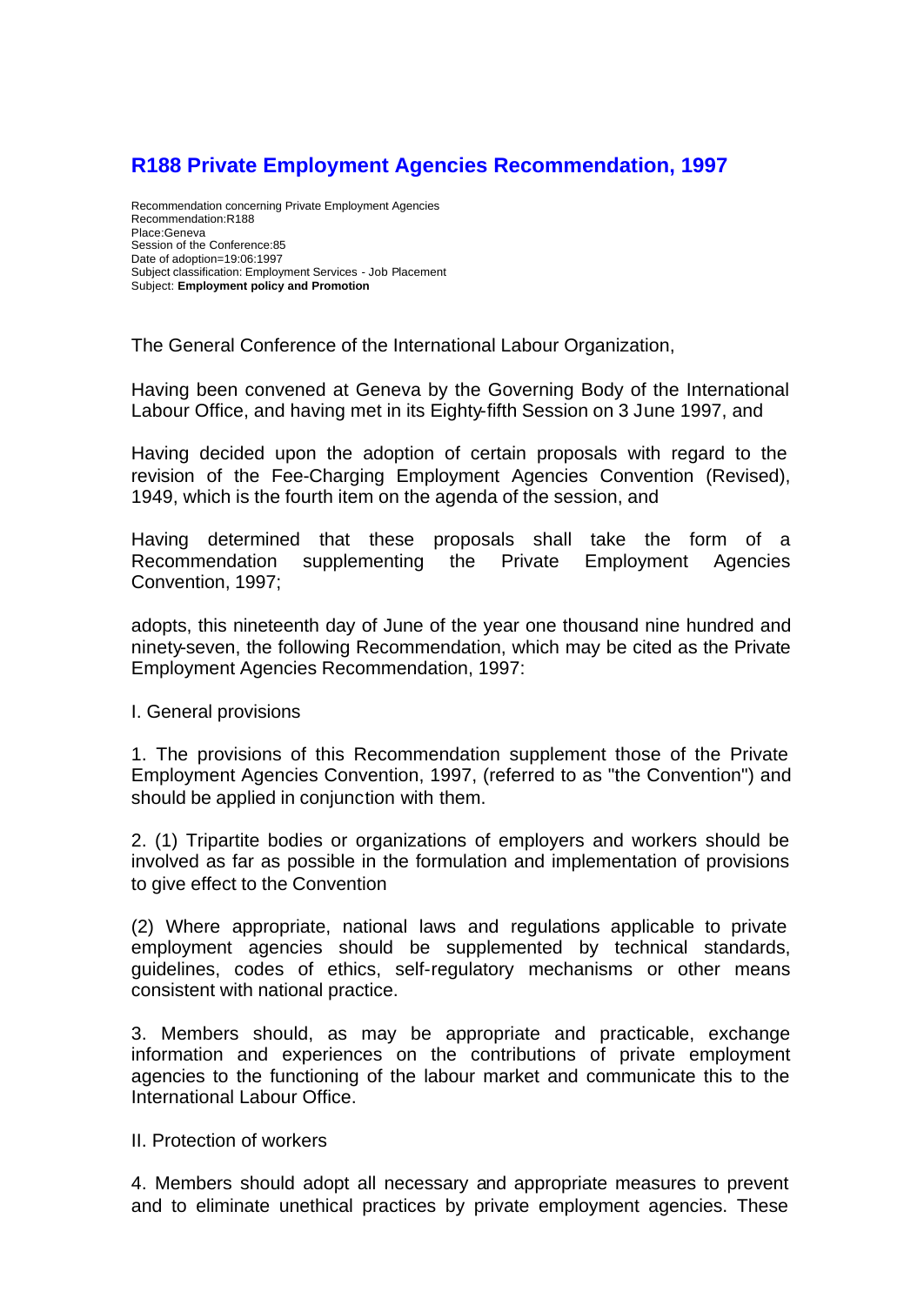measures may include laws or regulations which provide for penalties, including prohibition of private employment agencies engaging in unethical practices.

5. Workers employed by private employment agencies as defined in Article 1.1(b) of the Convention should, where appropriate, have a written contract of employment specifying their terms and conditions of employment. As a minimum requirement, these workers should be informed of their conditions of employment before the effective beginning of their assignment.

6. Private employment agencies should not make workers available to a user enterprise to replace workers of that enterprise who are on strike.

7. The competent authority should combat unfair advertising practices and misleading advertisements, including advertisements for non-existent jobs.

8. Private employment agencies should:

(a) not knowingly recruit, place or employ workers for jobs involving unacceptable hazards or risks or where they may be subjected t abuse or discriminatory treatment of any kind;

(b) inform migrant workers, as far as possible in their own language or in a language with which they are familiar, of the nature of the position offered and the applicable terms and conditions of employment.

9. Private employment agencies should be prohibited, or by other means prevented, from drawing up and publishing vacancy notices or offers of employment in ways that directly or indirectly result in discrimination on grounds such as race, colour, sex, age, religion, political opinion, national extraction, social origin, ethnic origin, disability, marital or family status, sexual orientation or membership of a workers organization.

10. Private employment agencies should be encouraged to promote equality in employment through affirmative action programmes.

11. Private employment agencies should be prohibited from recording, in files or registers, personal data which are not required for judging the aptitude of applicants for jobs for which they are being or could be considered.

12. (1) Private employment agencies should store the personal data of a worker only for so long as it is justified by the specific purposes for which they have been collected, or so long as the worker wishes to remain on a list of potential job candidates.

(2) Measures should be taken to ensure that workers have access to all their personal data as processed by automated or electronic systems, or kept in a manual file. These measures should include the right of workers to obtain and examine a copy of any such data and the right to demand that incorrect or incomplete data be deleted or corrected.

(3) Unless directly relevant to the requirements of a particular occupation and with the express permission of the worker concerned, private employment agencies should not require, maintain or use information on the medical status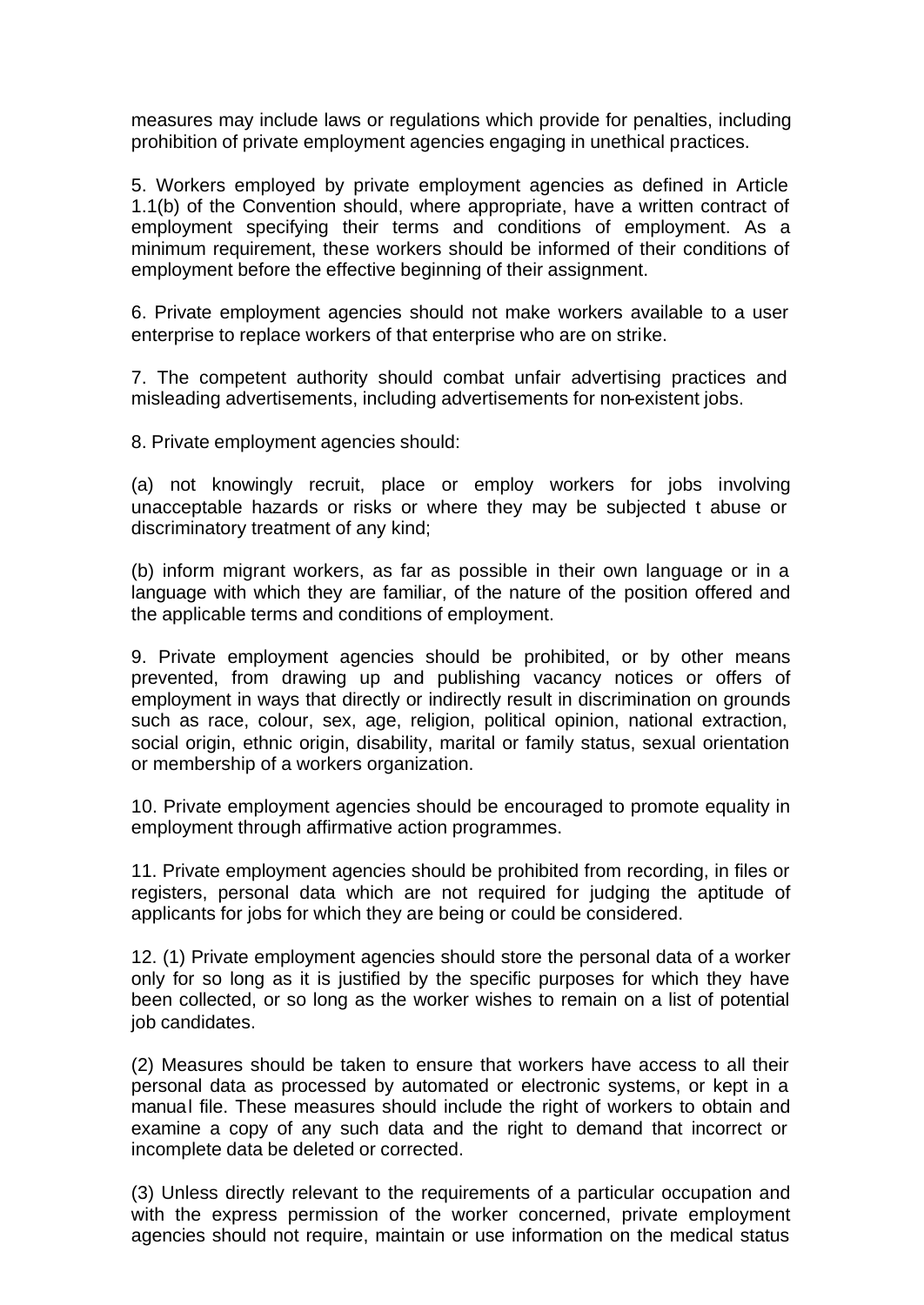of a worker, or use such information to determine the suitability of a worker for employment.

13. Private employment agencies and the competent authority should take measures to promote the utilization of proper, fair and efficient selection methods.

14. Private employment agencies should have properly qualified and trained staff.

15. Having due regard to the rights and duties laid down in national law concerning termination of contracts of employment, private employment agencies providing the services referred to in paragraph 1(b) of Article 1 of the Convention should not:

(a)prevent the user enterprise from hiring an employee of the agency assigned to it;

(b)restrict the occupational mobility of an employee;

(c)impose penalties on an employee accepting employment in another enterprise.

III. Relationship between the public employment service and private employment agencies

16. Cooperation between the public employment service and private employment agencies in relation to the implementation of a national policy on organizing the labour market should be encouraged; for this purpose, bodies may be established that include representatives of the public employment service and private employment agencies, as well as of the most representative organizations of employers and workers.

17. Measures to promote cooperation between the public employment service and private employment agencies could include:

(a) pooling of information and use of common terminology so as to improve transparency of labour market functioning;

(b) exchanging vacancy notices;

(c) launching of joint projects, for example in training;

(d) concluding agreements between the public employment service and private employment agencies regarding the execution of certain activities, such as projects for the integration of the long-term unemployed;

(e) training of staff;

(f) consulting regularly with a view to improving professional practices.